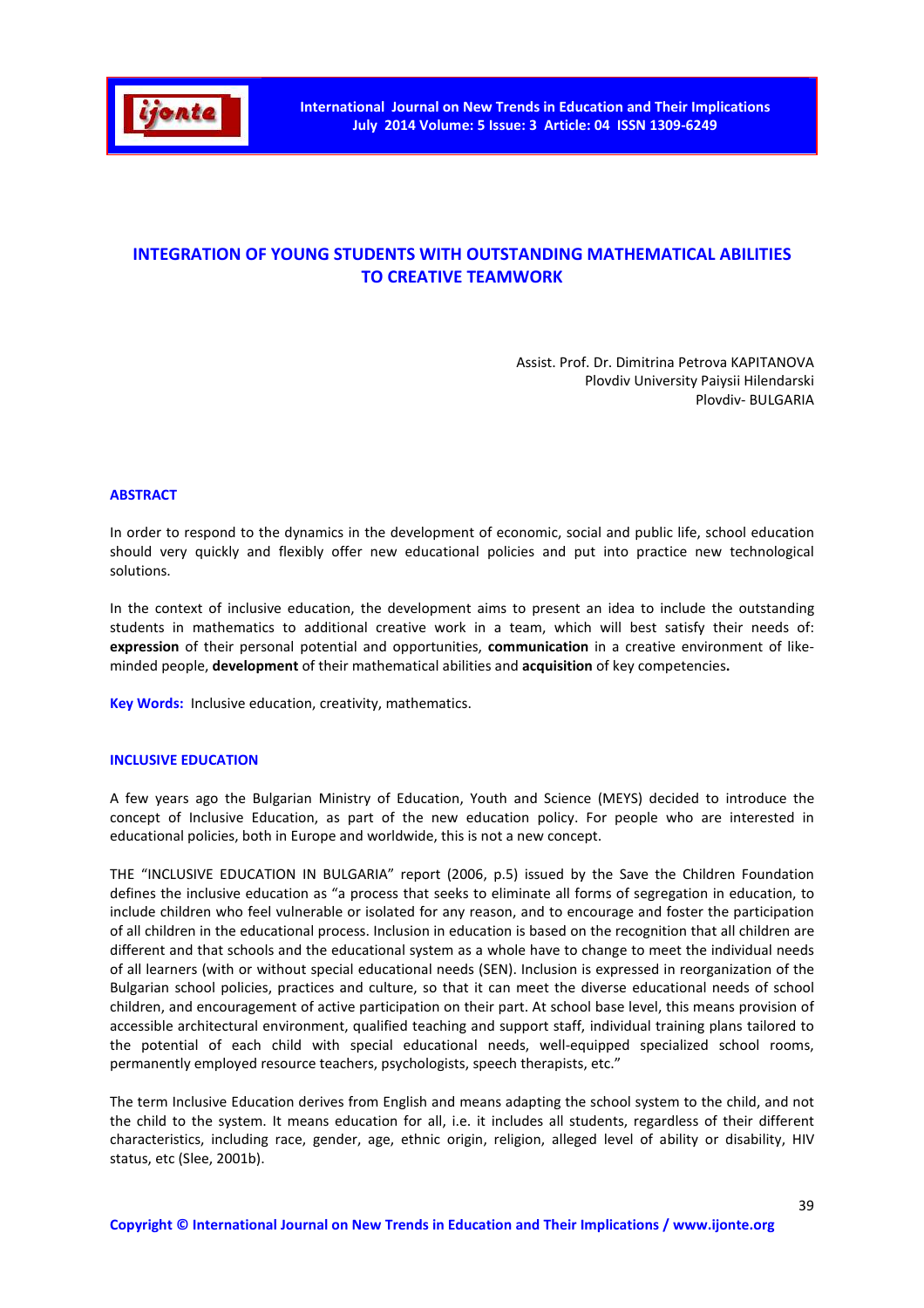

The general concept underlying the inclusive education is that every child should have access to quality education in the mainstream school system and is aided in the learning process. In this regard, every child, regardless of one's differences, can and should be educated in mainstream schools. Inclusive Education seeks to meet the needs of every child by paying special attention to groups of children who are at risk of being socially isolated or excluded from mainstream education.

Inclusion concerns not only the education of children with disabilities, but the provision of quality learning conditions for all learners. The nine guiding principles of inclusive education adopted by the Alliance for Inclusive Education in March 2002 are based on the main principle of respect for each individual:

- 1. A person's worth is independent of their abilities or achievements.
- 2. Every human being is able to feel and think.
- 3. Every human being has a right to communicate and be heard.
- 4. All human beings need each other.
- 5. Real education can only happen in the context of real relationships.
- 6. All people need support and friendship from people of their own age.
- 7. Progress for all learners is achieved by building on things people can do rather than on what they cannot do.
- 8. Diversity brings strength to all living systems.
- 9. Collaboration is more important than competition.

The school is a reflection of the community in which everyone lives. World globalization leads to diversity in the school environment. Now schools provide education to children of different races, cultures and religions, and different abilities and disabilities. Inclusive Education means that all students in a school, regardless of the differences already mentioned, physical and mental characteristics and abilities, become part of school community. They are associated in their sense of belonging to the other students, teachers and non-teaching staff.

No school community can meet the variety of needs of its various students, but it must continue to look for opportunities and solutions, even when it has no resources to address this issue. There is nothing wrong with that, if a school admits its inability to address such issues and seeks external support. However, the support that the school and teachers in particular receive should help the school community to make changes to the way of teaching on its own. No teacher should expect that the external experts (resource teachers, psychologists, speech therapists, etc.), that are available to them, will solve their problems with Inclusive Education. Anyone working in education, or connected in any way with it, must understand that one cannot work as before. It is important to seek professional standards, and not what seems easiest and subject to its own logic.

If a society values children development and their ability to learn and live together, in order to deal with the challenges of life – with its joys and difficulties, then their special educational needs become a natural part of the whole experience. The whole experience which requires teaching competence to work with all children, school hospitality, and confidence that every child can acquire the necessary minimum of knowledge in every academic discipline on the curriculum.

To make this idea a reality it is necessary to produce a mechanism for daily functioning, operating rules and procedures, practical application resources, as well as sanctions for non-compliance. This means:

- To establish an adequate methodology for assessing the child's capabilities and provide the necessary resources for its inclusion;
- To make rules for the interaction between the different institutions that are relevant to the child development;
- To propose various forms of training and selection procedures (in the course of work);
- To provide assurance for meeting the child's needs, and not those of the school or the system (UNESCO, 2009).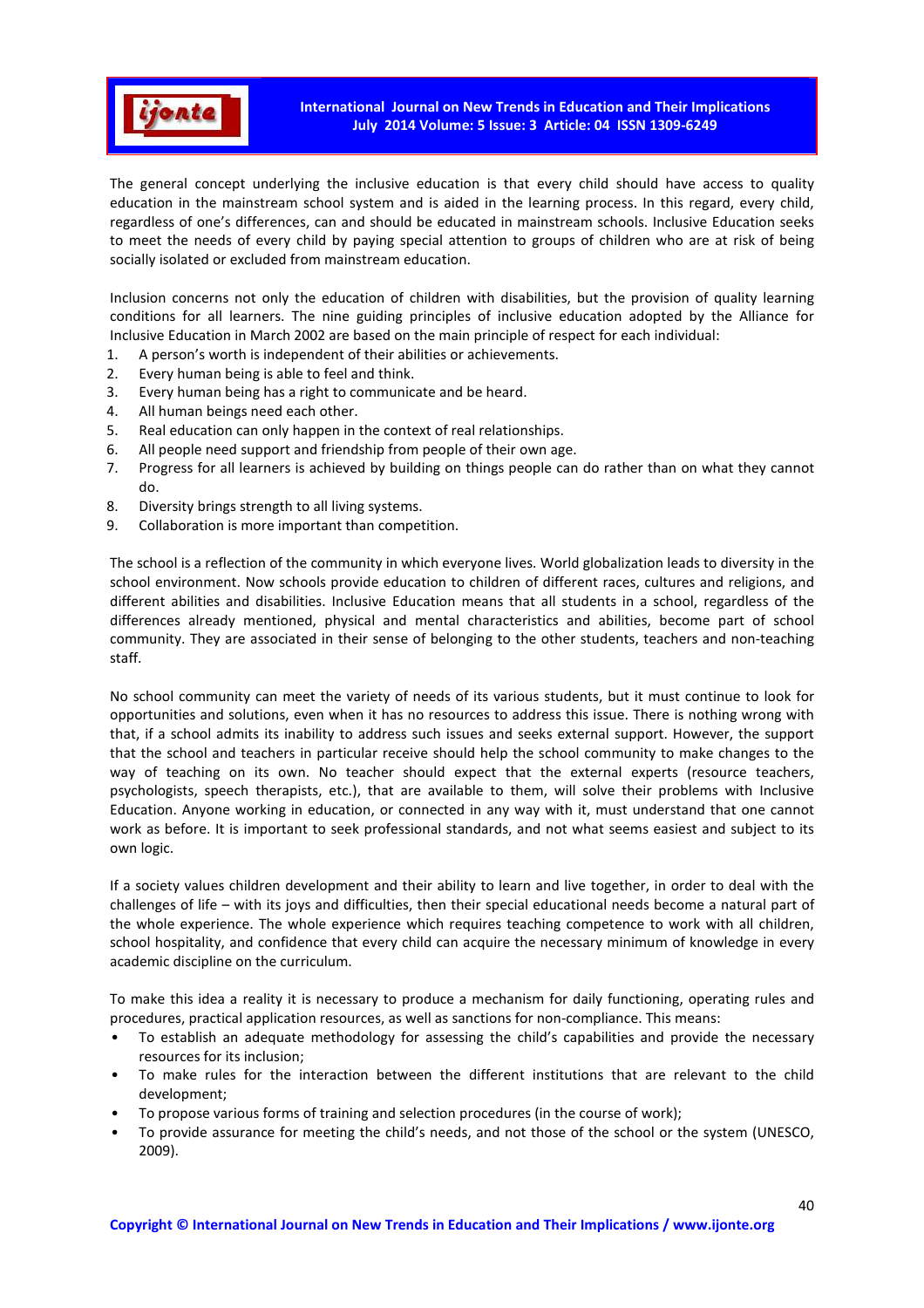

Inclusive Education seeks to develop a methodology aimed at all children which recognizes them as individuals with different needs in learning. Inclusive Education seeks to develop a teaching and learning approach which will be more flexible and satisfying for the different needs in learning. If learning and teaching become more effective as a result of changes introduced by the Inclusive Education, then all children will benefit (not just children with special educational needs).

According to the Salamanca Statement (Salamanca, Spain, June  $7<sup>th</sup>$ -10<sup>th</sup>, 1994) on Principles, Policy and Practice in Special Needs Education:

- Every child has a fundamental right to education, and must be given the opportunity to achieve and maintain an acceptable level of learning;
- Every child has unique characteristics, interests, abilities, and learning needs;
- Education systems should be designed and educational programs implemented to take into account the wide diversity of these characteristics and needs;
- Those with special educational needs must have access to regular schools. The schools have to provide conditions to satisfy such needs, based on child-centered pedagogy capable of meeting these needs;
- Regular schools with this inclusive orientation are the most effective means of combating discriminatory attitudes, creating education for all. Moreover, they provide an effective education to the majority of children and improve the efficiency and ultimately the cost-effectiveness of the entire education system.
- Inclusion is a process of increasing the degree of participation of each student in the academic and social life of the school, and decreasing the degree of students isolation in all processes within the school;
- Inclusion calls for restructuring of the school culture, its rules, internal procedures and regulations in order to be able to fully accept all the diversity of students and their personal characteristics and needs;
- Inclusion directly involves all students in the school, not just the vulnerable groups such as children with limited opportunities;
- Inclusion is oriented towards school improvement, not only to students but also to its teachers and additional staff.
- The desire to give access to the environment and the learning process requires a more general and conceptual approach to be taken;
- Each student is entitled to receive education in the school closest to one's home;
- Diversity and differences between the children do not appear to be a problem requiring solutions, but it is rather an important resource that can be used in the educational system;
- Inclusion implies the presence of close relations, based on friendship between schools and the communities in which the schools exist.

"Integration" and "Inclusion" are terms that are often used by teachers as synonyms. The difference between the two terms is essential. Integration programs are intended to attract children with different abilities in an existing school life and school structure. The purpose of these programs is to help the integration of children in the existing educational model.

Inclusion differs from integration in that, that at the outset all children, with no exception, are considered part of the educational system. Children with special educational needs (SEN) do not require special adaptation as they, at the outset, are part of the school system and each school is ready to welcome children with different abilities. This requires substantial changes in the structure and functioning in school, but also in the views of the teachers who are used to working with certain groups of children with no special educational needs.

Thus, inclusion is a process of development of accessible education for everyone, in accessible school and educational institutions. The learning process consists of adequate personalized goals for all students, process of liquidation of the different barriers in order to maintain each student and maximum disclosure of its potential.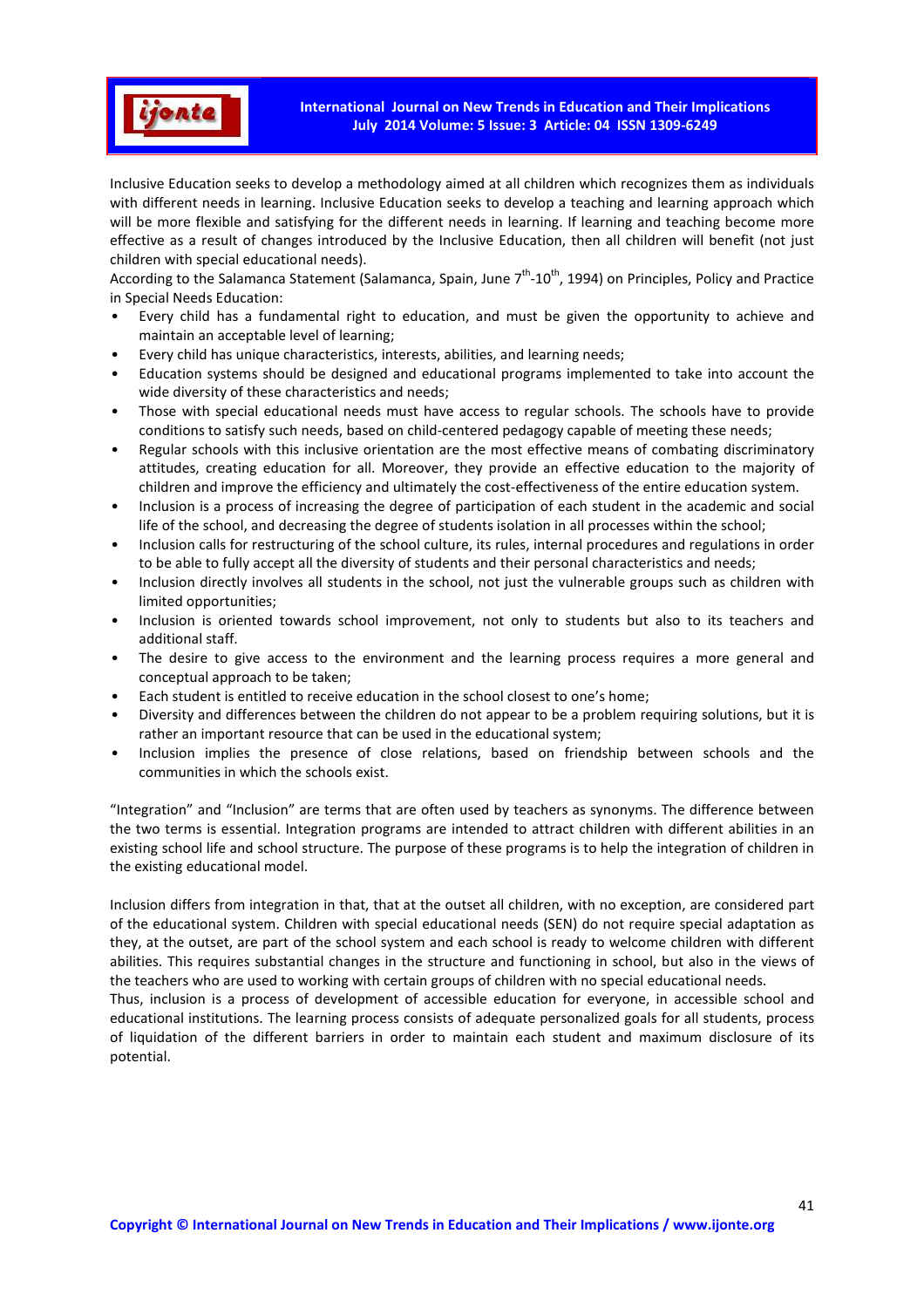

#### **INCLUSIVE EDUCATION ISSUES**

The problems faced by participants in the educational process in the initial stage of the implementation of Inclusive Education are:

#### **Problems for teachers**

The idea of Inclusive Education will actually take its place in the educational process only when it conquers the minds of teachers and become part of their professional thinking. Special effort is required in order to do this. Experience with introducing Inclusive Education shows that teachers and other professionals do not start immediately matching the professional roles that are required for such form of teaching. They go through several stages: starting from the obvious or latent resistance, passing through passive behavior, and then to the active acceptance of what is happening. A large number of teachers in the primary stage of education (7-10 year old students) doubt their abilities: "Can I handle this challenge." They understand the responsibility they must assume and fear that they will not handle the preparation, planning and implementation of the Inclusive Education. They are afraid to take that risk and the consequences of possible unfinished work.

Mainstream school education contains precisely laid standards and criteria for evaluation of learning outcomes in different academic subjects. According to large proportion of teachers, children with more severe disability or mental abnormalities could not meet these standards and criteria, and there are no statutory objectives, goals and expected learning outcomes for the separate subjects by classes for children with special educational needs.

The teachers also express concerns regarding:

- Large differences in the training and abilities of students in the same class;
- According to them the regulated lesson of 40 minutes is insufficient to implement personalized learning approach;
- Lack of experience and specialized psychological and methodological training are obstacle in the implementation of the ongoing inclusive process;
- Lack of solutions to issues emerging in the work process;
- The need to seek help from students, parents, psychologists and resource teachers, recognizing that they cannot handle with the problems.

Advice that they are given in such cases are:

- "You have to do your work, despite everything";
- "You have to face your fears and continue to work through them, and then they will become lesser and disappear."

#### **Problems for children without SEN and their parents**

Parents of children without SEN sometimes express concern that the presence of children who need special support in the class may hinder the development of their own child. Parental concerns are mostly related with doubts and hidden mistrust in the teacher, in particular, in his skills in such situation (presence of a child (children) with SEN in the class) to maintain previous cognitive level, and even build-up the knowledge, skills and competencies of their children. In the talks with them, they recognize that children with SEN need more attention and care, but are afraid of ignoring their own children. A few of them react hasty and inconsiderate by moving their child to another class or school.

Of course, that a good teacher training and qualification, such a step by the parents is extreme. In order to avoid such incidents it is necessary for the parents of all children to be familiar with the objectives of Inclusive Education, with its advantages and disadvantages and thus to dispel negative attitudes in some of them. Furthermore, when parents are aware of the new education policy, they become involved and willingly participate in the educational process in one form or another.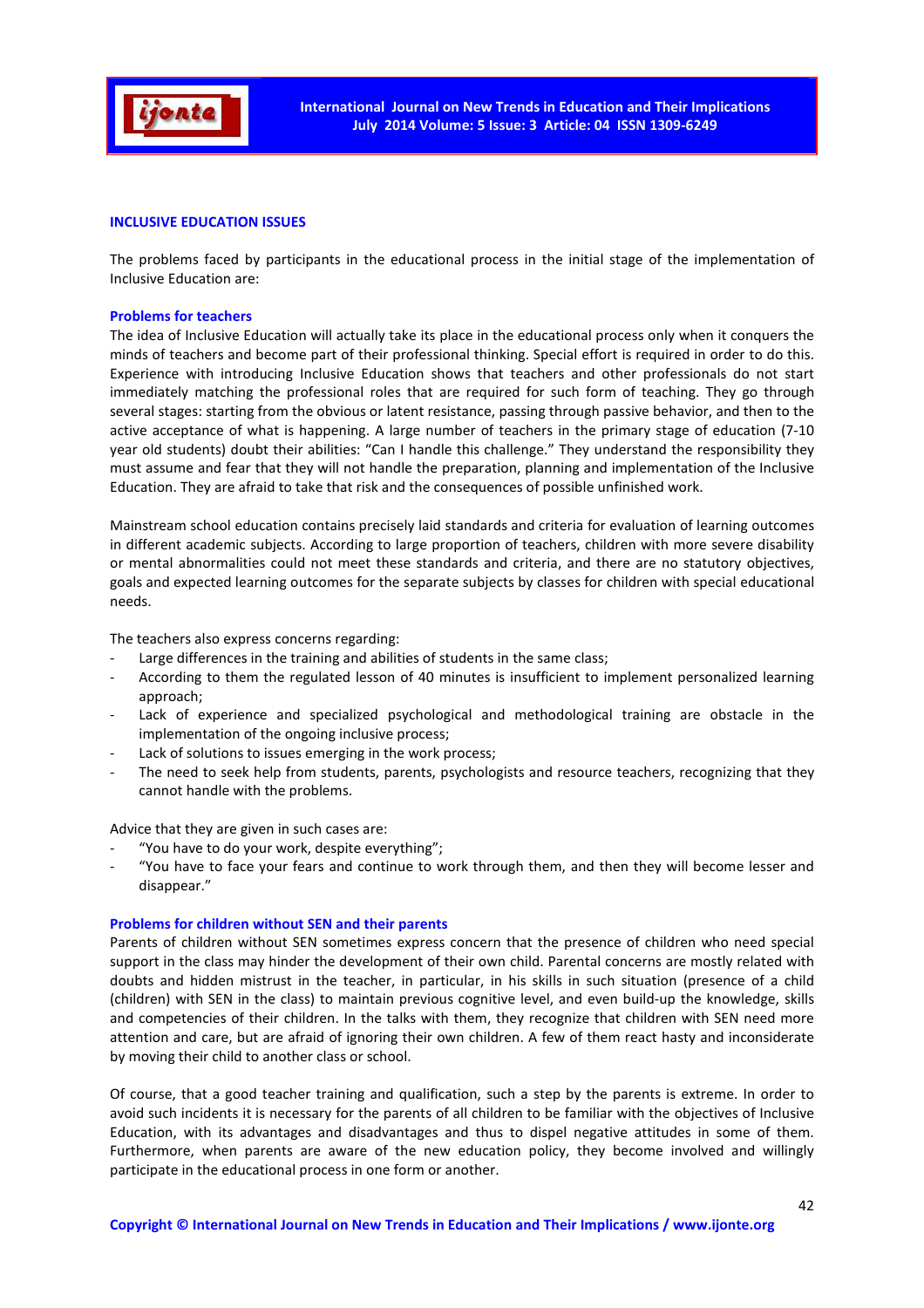

## **Overcoming barriers in learning**

Inclusive Education is a process of mainstream education development, which implies access to education for all, by adapting it to the different needs of all children. Thus, the core of Inclusive Education is the ideology that excludes any discrimination of children, provide equal treatment to all children, but also creates special conditions for those who have special educational needs. We are talking primarily of handicapped children having disability in their psychophysical development.

The key principles of Inclusive Education represent the joint training and education of all children in the same age group in kindergarten and school. Inclusion is a natural process and cannot exist in an environment where some children are fully or partially separated from their peers in the learning process. Education of children, some of whom are in special schools, and another in mainstream schools is not inclusion. Education of children in mainstream schools in segregation and special conditions is not inclusion. Education of a child with special needs in an ordinary class under program and content of mainstream education environment cardinally differs from what its peers in this class work with – this is not inclusion (Loreman & Deppler, 2001).

Inclusion means full inclusion of children with different abilities in all aspects of school life in which all other children are involved with pleasure and joy. This requires a real adaptation of school space in order to meet the needs of all children without exception, to appreciate and respect diversity. This does not mean that the inclusion does not require providing children with different abilities with special assistance and support in lessons or training outside the class, if necessary. Different options appear periodically and are required virtually by all students in the class. (Loreman & Deppler, 2001).

#### **Inclusive Education components**

Inclusion of all children with different abilities at school they can attend;

- $\checkmark$  The amount of children with SEN in school should be proportional to the total number of children in this city or area as a whole;
- $\checkmark$  Lack of "triage" and selection of children in mixed groups;
- $\checkmark$  Children with special needs are placed in class corresponding to their age:
- $\checkmark$  The presence of situational conditioned interaction, coordination of resources and teaching methods;
- $\checkmark$  Efficient and decentralized models of learning as style of work at school (Sailor & Skrtic, 1995).

Every teacher with experience in teaching children with SEN in mainstream schools said that the inclusion of such children is a complex and complicated process. In order to succeed, the teacher must be highly qualified and motivated professional. The high qualification and motivation of teachers is necessary for effective training, which is absolutely essential for every school. Improving the quality of education through innovative inclusive educational practices is the primary goal of the activities of each teacher and each school (Loreman & Deppeler, 2006).

The issues most discussed by the teachers were:

- Does the inclusion really work?
- How to organize the inclusion work in schools?

The answer to these two questions is complex and may disappoint those looking for a quick and simple answer. Inclusion in school does not always work. There are a lot of researches, who assume that the inclusion of children even with severe and multiple developmental disorders can be successful, if there is a culture of shared values and sincere passion for improving training technology in the school(Giangreco, 2001; Grenor-Schreyer, 2001; Loreman, 2001).

The most frequently cited reasons of why inclusion does not work are:

- > The advantages of inclusion are not discussed with those involved in the implementation of this process.
- > The changes taking place in the school are excessive or vice versa, limited or insufficient.
- > The required changes are made too quickly or very slowly, which results in reduced enthusiasm.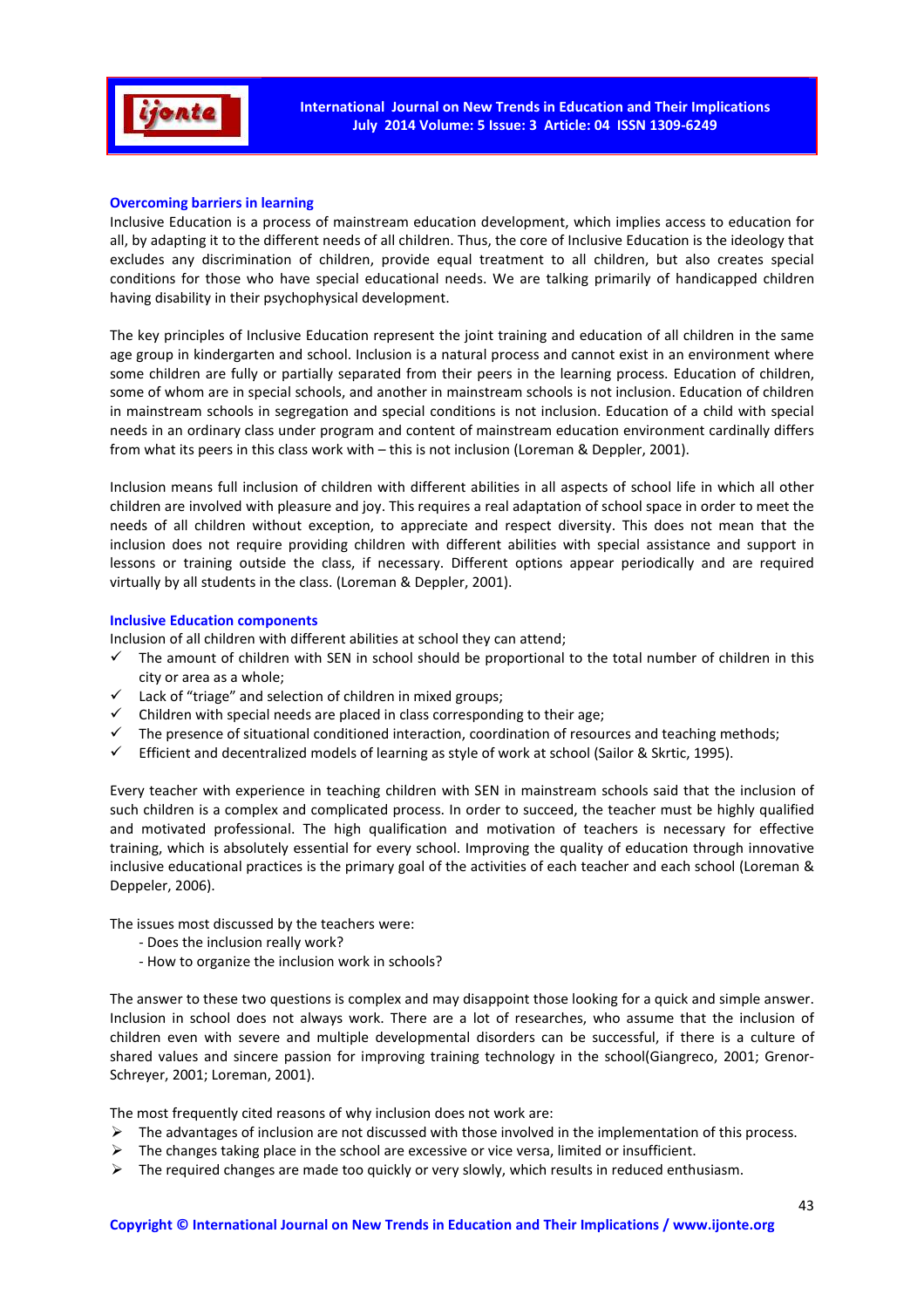

- > Lack of resources, which, even if available, do not always guarantee that the inclusion will work. Resources can be used irrationally.
- > Lack of permanent incentives for the formation of attachment to the idea of Inclusive Education.
- Key associates determining the success of inclusion are not attached enough to the idea or vice versa, too much work is implied on them, which gradually alienates them from the implementation of inclusive cause.
- Parents as partners do not participate adequately in the school life.
- > Heads of schools frequently carry out excessive control or their management style is ineffective, or does not support the achievement of higher goals by the team.
- > The inclusion appears somehow isolated in relation to other school initiatives.
- > Teachers lack the necessary skills and qualifications.
- $\blacktriangleright$ The inclusion requires modification of curricula and programs to suit children with different abilities.
- > Insufficient time for planning work on the inclusion of students with different abilities in the educational process (Giangreco,2001; Grenor-Schreyer,2001; Loreman, 2001; Jasutske, 1997).

The second question too has no definite answer. Inclusion depends much on the context; therefore there is no universal formula for successful inclusion of children in each class or school. Inclusion works where teachers understand and demonstrate effective training under conditions of cooperation and support from the whole school community.

#### **CONCEPTUAL PROJECT**

In order to respond to the dynamics of the economic, social and public life development, school education should very quickly and flexibly offer new educational policies and implement new technological solutions in practice. It should open its doors wide for elective courses and extracurricular activities for children, which will help to open up new and wider horizons for their future.

The elective courses suggest each child should choose one of several subjects, the one that is of most interest and in which the child wants to enrich its knowledge. In practice, however, the primary teacher is the one who chooses for the whole class what will be the elective course that students will learn and it is included in the class curriculum. This practice is wrong, but it facilitates the teachers in the preparation of classes' curriculum. Preferred elective courses of the initial stage of a secondary school (SS) are: mathematics, Bulgarian language and literature and English. Classes intended for these subjects are used by some teachers to clarify the new knowledge acquired in regular mathematics classes, in order to exercise algorithms, etc. and very rarely to build-up the students' knowledge, skills and competencies. This leads to the disadvantage of students with outstanding mathematical abilities.

In the context of Inclusive Education the project **aims** to present an idea to include outstanding mathematics students in additional extracurricular creative teamwork, which will best satisfy their needs: **expression** of their personal potential and opportunities, **communication** in creative environment of like-minded, **development** of their mathematical abilities and **acquisition** of key competencies.

For the purpose of the project, as inclusion of talented mathematics students in additional creative work, we will assume the organization and involvement of younger students in extracurricular activities in the form of math club.

#### **Name of project: "Young Mathematician Club"**

The idea of establishing a "Young Mathematician Club" was born, after discussion with the primary teachers of a base practicum school for Plovdiv University "Paisii Hilendarski", Plovdiv (Bulgaria), on how to include children with outstanding mathematical abilities in Inclusive Education and how they could to help their peers with the same interests to develop and demonstrate their potential.

Questions that the initiators of the idea of creating a "Young Mathematician Club" had to answer before the initiating the club establishments were: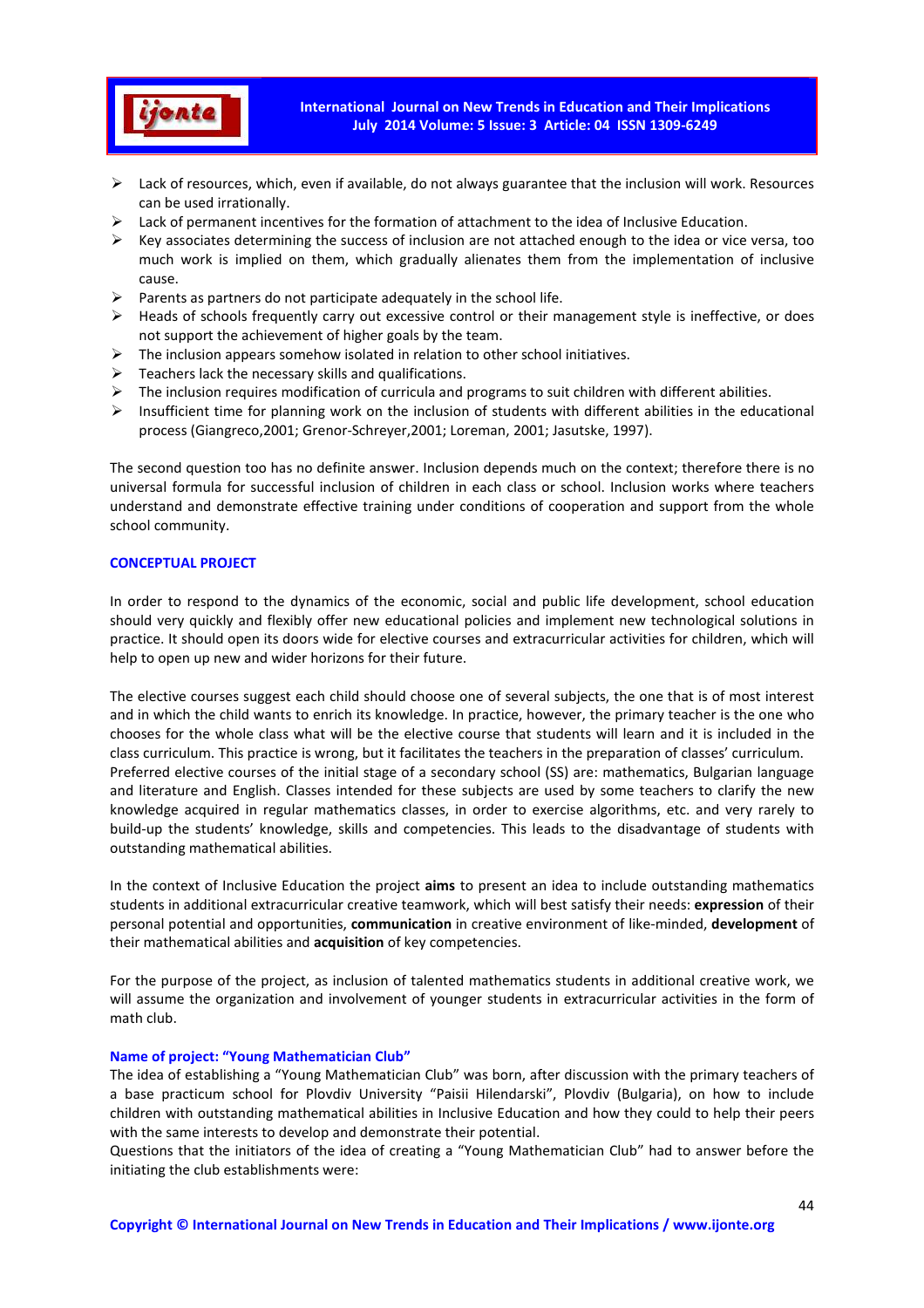

- Is this extracurricular form of learning by interests will compensate the outstanding mathematics students in terms of developing their mathematical abilities and educational needs;
- Whether the children with special educational needs, but with a keen interest in mathematics, will be involved in this initiative;
- Will the school management and parents welcome and support the idea of a form of learning in which children regardless of gender, ethnicity or religion will communicate and develop their potential together as a team.

Teachers' higher qualification and extensive experience was a guarantee for a successful start of this project. Moreover, they were well motivated and enthusiastically accepted their inclusion in the project.

The project was discussed and coordinated with the school management, teachers and parents of all children in  $3<sup>rd</sup>$  grade, because these classes have children with SEN. The school management has given its consent to initiate the project and assurance of assistance and support to the team if needed. The parents, after detailed examination of the purpose, features, activities types, rights and obligations of members (in this case their children) in the club, endorsed this initiative and offered their services to support the activities of the club and the performances of their children. All parents (of healthy children and children with disabilities who are interested in mathematics) were unanimous in their opinion that the proposed idea of establishing a "Young Mathematician Club" will bring their children closer, the teamwork will teach them to respect the opinions of others and make them more responsible and tolerant on the one hand and on the other will help improve their basic mathematical competence. Support granted from school management and parents was facilitated with financial support.

The next step towards the realization of the idea of establishing a "Young Mathematician Club" was sharing it with children and the recruitment of club members. Children were explained that membership is voluntary, i.e. each child at its own discretion (with the consent of their parents) can be a member of this club, as the only condition was to like math and be willing to engage in teamwork with its classmates. Children learn that all decisions regarding club membership, chair of the club, elaboration of club rules and regulations, and the activities types will be decided by them. One of the  $3<sup>rd</sup>$  graders teachers will act as honorary chairman and coordinator and the other as his deputies and honorary members.

Initially, a large number of children expressed desire for membership in the "Young Mathematician Club". Even those who do not have great interest in mathematics and handle the educational math content with some difficulty expressed their desire to enroll in the club. The high interest, we believe, is due to the desire of children to participate in something different and interesting.

Currently the club has 15 members of which 12 children of Bulgarian origin, 2 children of Turkish origin, and one child from Roma origin. Three of the children are with different type and degree of disability. One is suffering Hyperlexia, the second suffers vision disorder, and the third suffers damage to the musculoskeletal system. The child with Hyperlexia is a boy with unusual cognitive and visual-motor abilities, regardless of the overall disparity. Besides the permanent club members, another 5 children signed as associated members, which due to family reasons cannot regularly attend club meetings and be actively involved in its activities.

In the presence of the teacher (Honorary Chairman), other teachers (Honorary Members) and a representative of parents, the children elected the best mathematician among them for club's president. On their own initiative as a member of the club was elected a parent with university degree in mathematics, who has previously assisted and sponsored various activities and events.

At the next meeting of the club, the children elaborated **Rules and Regulations of the "Young Mathematician Club." The Rules** of the club regulate the obligations and rights of each member, namely:

#### *Obligations:*

Each club member undertakes to:

Attend each club meeting;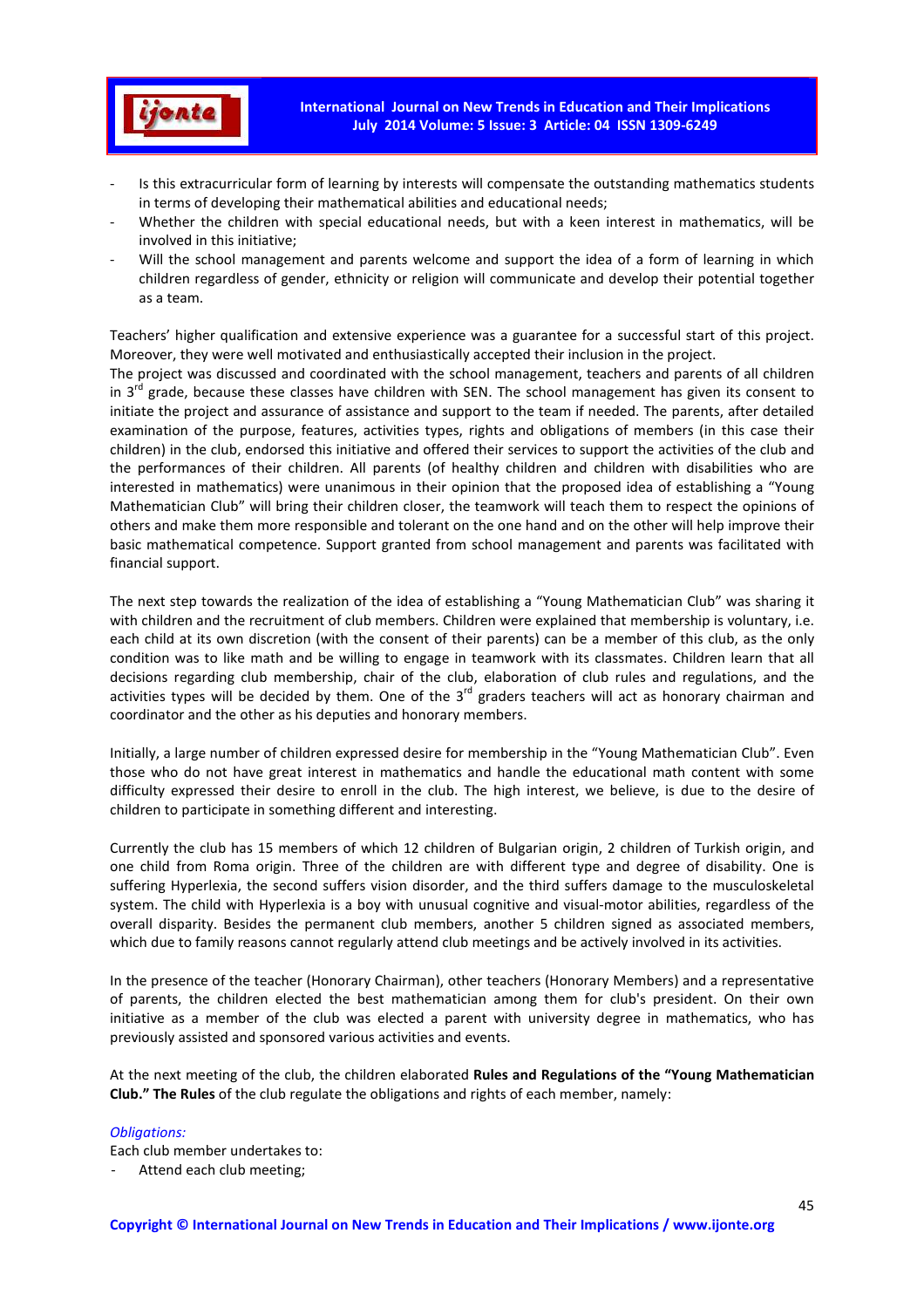

- Actively participate (to the extent possible) in the club activities;
- Respond to requests for assistance from a classmate;
- Be respectful to other club members;
- Participate in the distribution of assignments among the club members and perform its tasks properly and in due time.

# *Rights:*

Each club member is entitled to:

- Propose amendments to the Rules and Regulations of the of the club;
- Vote for president of the Club;
- Propose activities for the club to perform;
- Express their opinion and vote in decision-making;
- Make suggestions and vote for the inclusion of new club members;
- Receive assistance in case of failing to perform the task assigned by the club;
- Be absent from club meetings, only for valid reasons;
- Invite guests to the club who are interested in the club activities and want to help.

**The Rules of the "Young Mathematician Club"** state the conditions under which club membership is granted or taken away, number of participants and place of meetings of the club, agenda with activities and events, the form of reporting the club financial costs.

*Terms and Conditions of Membership:* Any student who shows very good or excellent results in mathematics and wishes to participate in the club activities should submit a request to the President of the club and is approved by its members. The latter collectively discuss and decide whether the applicant classmate is responsible and has the potential to perform the tasks assigned.

*Withdrawal of membership* is also a collective decision. Any member who does not consider the club activities with due seriousness and commitment and does not fulfill its obligations may no longer be allowed membership in the club.

The Rules and Regulations of the Club will be elaborated and adopted by the members of the club, after review and approval by its honorary chairman and members.

It was decided to hold club meetings once a week. The day of meeting was accepted to be every last day of the school week (Friday). Since the young students at this school are taught all day (morning regular classes and afternoon study activities) it was adopted for the meetings and club activities to take place in the afternoon in the time provided for classes of interest. The place of meetings will be a specially equipped room, the so-called "Igroteka (*Playroom*)" which is modernly furnished and equipped with modern computers and multimedia equipment. The environment there predisposes to creative mood and inspiration. The duration of the club activities is one lesson of 40 minutes. In case of preparation of larger events, the weekly club meetings may be more than one.

Preparing the program and specifying the types of club activities and events took longer than expected. The math teachers, which are directly involved in the project, offered the children a template program with club activities and deadlines. Each club member was tasked to examine the template program alone or with the help of its parents and share its proposals for changes and additions to it with the rest of its classmates of "Young Mathematician Club." After discussion the following work program was adopted for the entire school year.

#### **Program**

- 1. Club Activities.
- 2. Mathematics board "Math interesting, easy and useful".
- 3. Mart Quiz "Every  $2^{nd}$  graded knows that".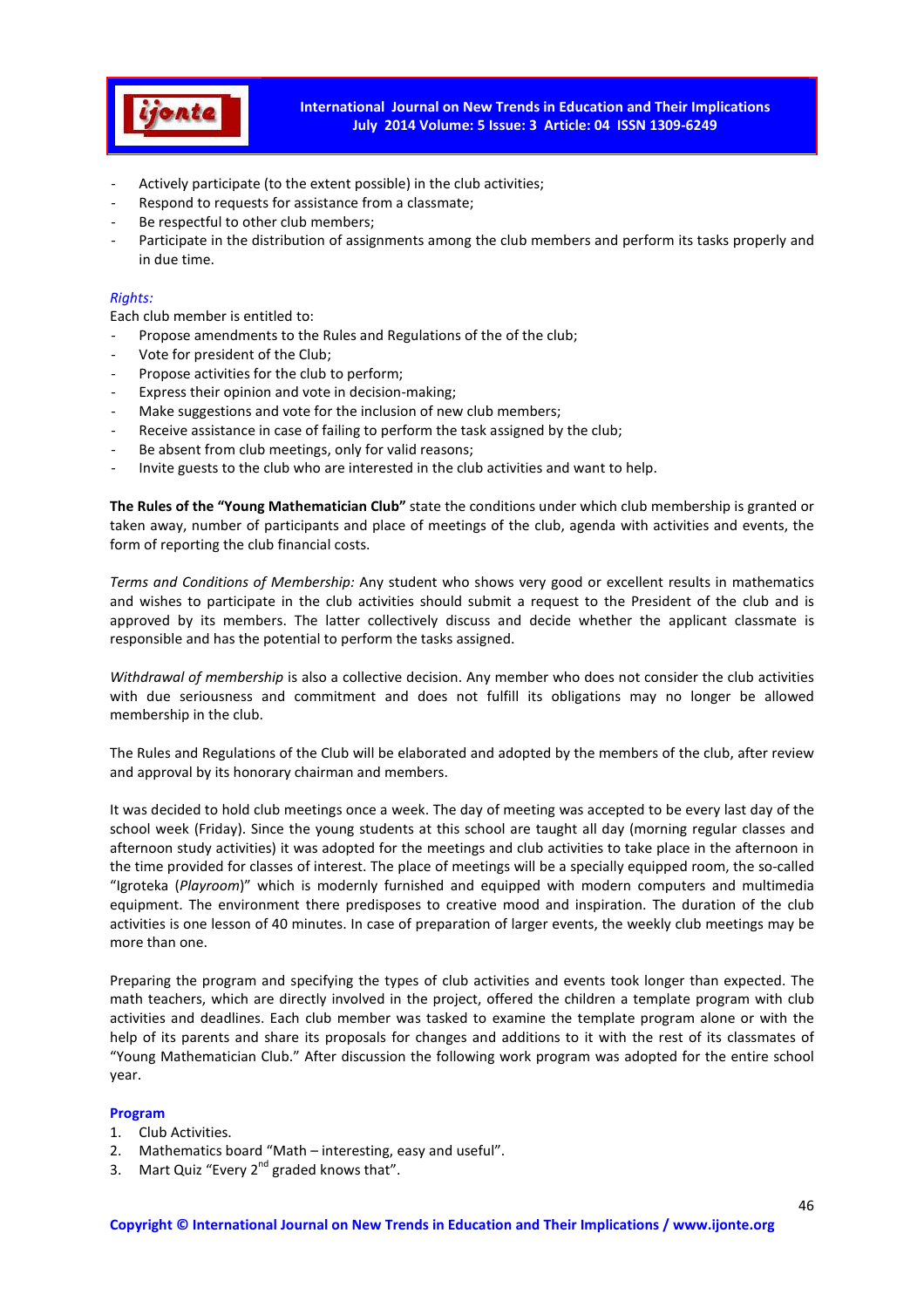

4. Collection of assignments "Math Holiday".

Club sessions are once a week. A separate program will be elaborated that fixes the topics that will be considered. In this program elaboration are involved mainly the math teachers who are honorary members and the chairman of the club and is approved by all members. Adoption of the program will take place at the first club session.

Topics included for consideration are directly related to the specific mathematical content included for study in the state educational requirements for the specific class, but also include the additional knowledge and skills in the subject, and rich in content and form competency oriented mathematical assignments. The topic of each session is stated in advance, i.e. at the end of each club session the members are informed about the topic of the next session. This is done in order to enable every member of the club to prepare and submit their materials (problems, puzzles, riddles, drawings, fun games, etc.). The sessions are supervised by the math teacher, the President or a member of the club. The leading figure during the sessions is the math teacher. A club member can lead an activity, if previously stated such wish. The honorary club members or external speakers are invited at least twice a semester as guest lecturers.

For each semester of the school year, the club will prepare two pieces Math Boards "Math – interesting, easy and useful." The boards are entirely designed by the children – members of the club. They are free to choose the Math Boards entries, allocate tasks, perform selection of content, and draw the design. The finished boards are placed at a location that is accessible to all children. A box is placed under the boards in which every child can submit the decision to an assignment or response to a question, riddle or puzzle. After a certain period of time the box is opened and after answers check is announced the name of the student who gave most accurate solutions and answers. The winner receives a prize and a proposal to join the club.

At the end of each semester, the club holds a Mart Quiz "Every 2nd graded knows that." Teams from all second grades in school participate in the quiz (2a, 2b, 2c). The questions for the math quiz are collected by the club members during the whole semester in a folder specially intended for this purpose (hard copy and digital), which is held by the teacher - Honorary President of the Club. Prior to conducting the quiz all collected materials are sorted by theme and difficulty and those that will be included in the quiz are selected. All club members are actively involved in the preparation of the quiz, as each is involved according to its desires and capabilities. Children put imagination and creativity in order to prepare a nice competition with lots of prizes and fun.

At the end of the school year, with the help of the entire school management, teachers, parents, and club members issue a collection of assignments called "Math Holiday." The idea of the club is for every child from the  $3<sup>rd</sup>$  grade to get a digital version at the end of the school year (and hard copy if possible) of a collection of assignments on various math topics studied during the year. The club kids collect the assignments throughout the entire year. They select the assignments from collections of books on mathematics, mathematical competitions, internet, and other sources. One of the assignments is elaborated by the children with outstanding mathematical abilities. The collection is edited by the Honorary Chairman and club members, which then finance the issue. At the end of the school year every  $3^{rd}$  grader receives a gift for holidays from the "Young Mathematician Club".

#### **CONCLUSION**

In conclusion we would like to say that the "Young Mathematician Club" Project works. The stage, at which it is currently implemented, shows more than encouraging results in the inclusion of the "different" children in a unifying cause – mathematics. In a next article(s) we will share details of the project and its results.

**IJONTE's Note:** This article was presented at 5<sup>th</sup> International Conference on New Trends in Education and Their Implications - ICONTE, 24-26 April, 2014, Antalya-Turkey and was selected for publication for Volume 5 Number 3 of IJONTE 2014 by IJONTE Scientific Committee.